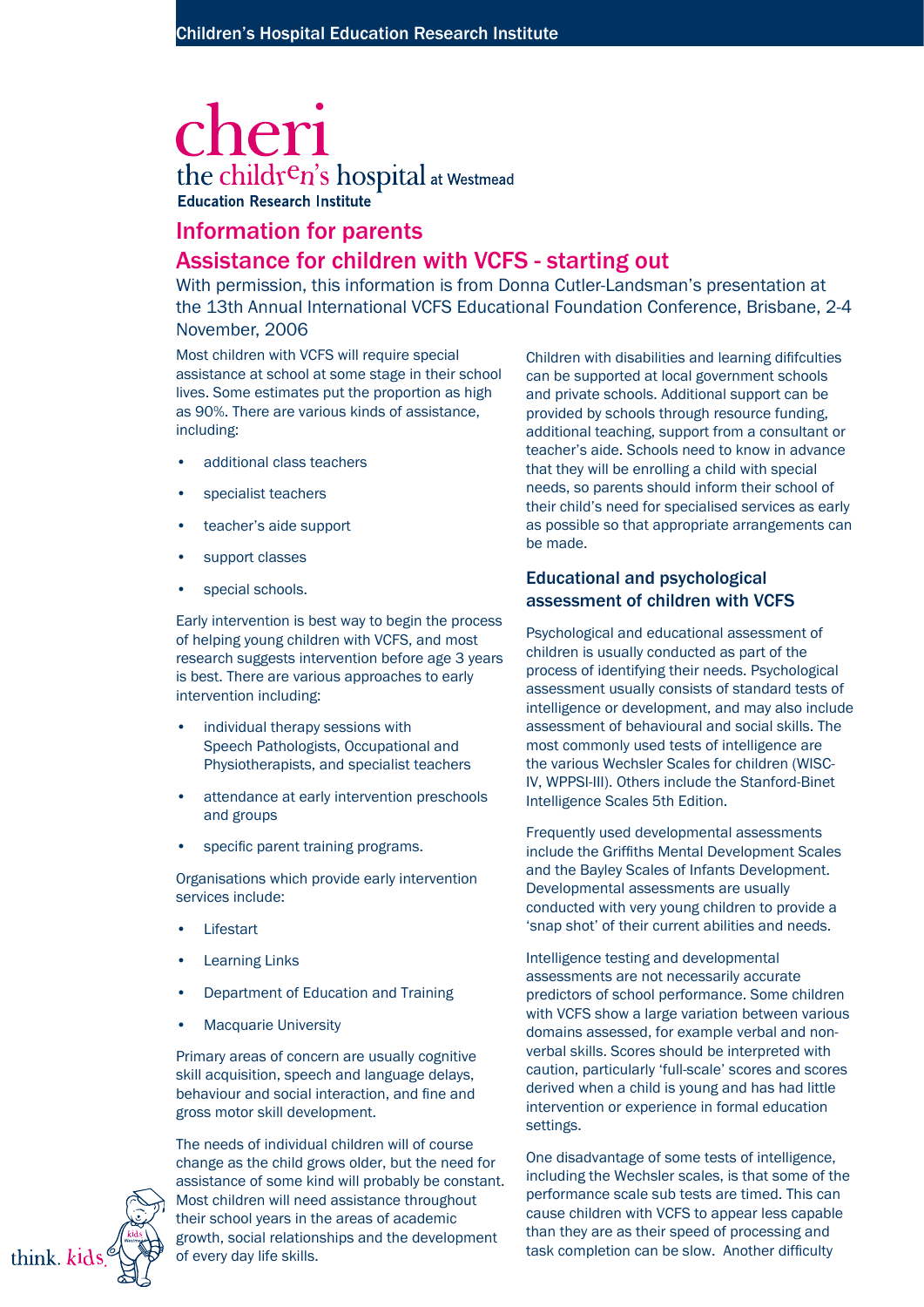arises because children with VCFS have variable test taking skills, and many can give up easily when unsure of an answer.

Most tests of intelligence include tasks from the following areas:

- problem solving and reasoning ability •
- expressive and receptive language skills •
- short-term memory skills •
- auditory processing skills •
- non-verbal processing skills •
- visual/spatial skills •

Additionally, some measures include assessment of academic achievement, fine and gross motor skills and motor planning skills.

If the child with VCFS shows behaviours that may be of concern in a formal assessment situation, for example short attention span, alternative methods of deriving information need to be considered. There are many checklists and rating scales which provide useful information about behaviour, attention, social skills, emotional adjustment and daily living skills.

#### Informing school personnel about VCFS

Most school personnel are not very familiar with VCFS. They will need to be provided with useful and appropriate information. Ideally such information should be made available to school personnel before the child with VCFS commences at school. The enrolment process for children with disabilities, learning difficulties, or specific medical conditions generally includes a pre-enrolment meeting with parents and staff at which such information can be given and explained.

There are many useful information sheets about VCFS which can be down-loaded from the Internet. Teachers and teacher's aides appreciate accurate, sound information about conditions affecting children in their classes, particularly if the information includes guidelines about educational or behavioural support strategies.

Sometimes schools can make time available to conduct in-service education for teachers and teacher's aides about specific conditions that affect children, and are happy to invite guest speakers to address staff. Parents can be excellent advocates for their children in this regard, either speaking themselves or organising someone who can explain VCFS to school personnel. If there are any videotaped presentations about VCFS, these make excellent stimulus material for in-service programs or staff meetings.



Psychologists, specialist teachers, speech pathologists and medical practitioners who understand the cognitive, behavioural and educational issues associated with VCFS can help to explain the child's deficits and how VCFS impacts upon learning and behaviour. Since a child with VCFS may have 'splinter skills' (areas of particular strength) teachers may wrongly interpret academic difficulties as laziness or as indicating lack of motivation.

Schools are dynamic environments in which many things change. Teachers leave and new staff arrive. Children change class, and programs change. It is therefore vital to maintain good and continuing communication with schools so that the needs of the child with VCFS are not forgotten, and that changes in school program or policy do not adversely affect the child with VCFS. Daily communication books, and regular meetings or telephone conversations with teachers, help to maintain open lines of communication with schools.

#### Research findings: VCFS and learning

Although there is a wide range of abilities in children with VCFS, virtually all will experience difficulty in school at some stage and will need some degree of assistance. Research into VCFS is ongoing, and medical science continues to make great advances in knowledge about VCFS and other medical conditions. The challenge is to relate these findings to daily functioning.

Magnetic Resonance Imaging (MRI) studies have shown that there are definite neurological differences in children with VCFS which are associated with many of their learning difficulties. Some of these differences relate to structural differences in the brain, including the vermis, parietal lobe, hippocampus and pons. There are also differences in brain volume.

Areas of learning difficulty in children with VCFS include:

- Problem solving, abstract reasoning, and making inferences. •
- Reduced initiative and self-regulation. •
- Difficulty remembering complex directions or verbal information. •
- Slow information processing. •
- Deficits in attention, and distractibility. •
- Problems with initial encoding of information. •
- Problems with 'working memory'. •
- Problems with executive function, that is, the ability to plan and organise. •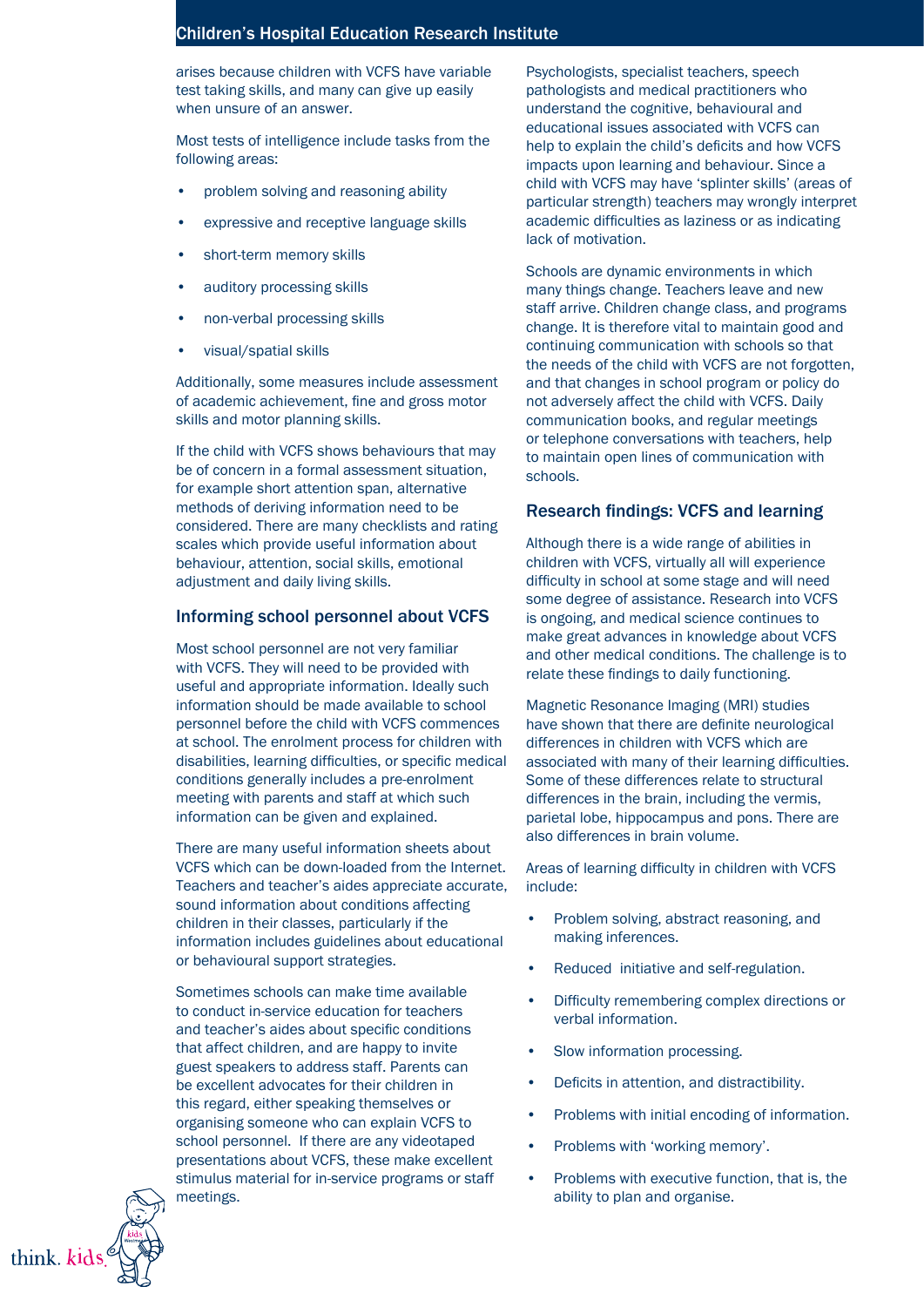- Low threshold to frustration. •
- Poor maths problem solving and maths concept development. •
- Gaining information from class presentations, note-taking, or videos. •

Children with VCFS often have variable test results due to:

- Difficulty generalising knowledge to novel situations such as tests. •
- Difficulty understanding the format of tests. •
- Making careless errors. •
- Difficulties expressing all they have learned in written form. •
- Fatigue. •
- Difficulty with recall of information without cues. •

Learning strengths may include:

- Maths calculation skills. •
- Rote memory, particularly with well-encoded information. •
- Basic spelling and written language. •
- Decoding of words, and reading for basic information. •
- Simple, focused attention. •
- Computer skills, for example word processing. •
- Rhythm and musical skills. •
- Pleasant, engaging personalities and a willingness to learn. •

#### Educational goals

Most students with VCFS can progress through a typical school curriculum at a slower pace and with curriculum modifications and assistance. Others will need more intense instruction in a smaller, more structured setting. Most children with VCFS benefit from small class sizes, but it is important not to underestimate what a child with VCFS can achieve given a supportive learning environment and a carefully sequenced curriculum.

Most students with VCFS learn to read, do basic maths, and can understand a general social studies and science curriculum. Some excel in music, so this area may offer a positive outlet for a student with VCFS. In addition to academic growth, educational goals for children with VCFS should include social skills development, functional daily living skills, improved communication skills and opportunities to enhance self-esteem.

Older students with VCFS may also need workrelated goals and direct 'on the job' coaching and assistance. Self-advocacy goals should also be included. Many students with VCFS will need assistance understanding the consequences of their behaviours, and finding a path through school rules and course requirements.

A 'case manager' who is sensitive to the needs of the child with VCFS is critical to success in a school setting. Children with VCFS need a trusted adult at school who can help them negotiate through the challenges they face, be their mentor, 'coach' and advocate. This role is sometimes taken up by a particular teacher, the school counsellor, or another member of staff. Sometimes this is an obligatory role, and sometimes completely voluntary.

#### Looks can be deceiving!

Perceptions can be very important in education and learning. Because children with VCFS do not look obviously impaired and may have specific strengths, they may inadvertently create the impression that they do not need assistance at school. Most teachers and school personnel will not have heard of VCFS or had any direct experience teaching a child with VCFS. They will not readily appreciate how severely VCFS can impact upon a child's learning. It therefore needs to be constantly reinforced that the learning difficulties, attention difficulties, language processing problems, and associated health difficulties of children with VCFS present ongoing challenges at school.

#### Pre-school issues

Speech and language development is a major priority for young children with VCFS. Speech pathology assessment and intervention is usually undertaken at this age, sometimes in the clinical setting, and sometimes in the context of group activities at pre- school. Pre-schools offer rich and varied communication environments for young children, and children with speech and communication difficulties benefit from the positive role models made available in this way.

Similarly, Occupational Therapy assessment and programming is important for many young children with VCFS. Fine motor skills such as cutting, colouring, printing, using tools, motor planning and organisation skills, and sensory integration are all developed through Occupational Therapy programs, and reinforced in the daily activities of pre school. Occupational Therapy intervention with young children is often a combination of clinical programming and support in everyday preschool activities.

Physiotherapy assessment and intervention, including gross motor skills such a balance, walking, running and stamina, is sometimes

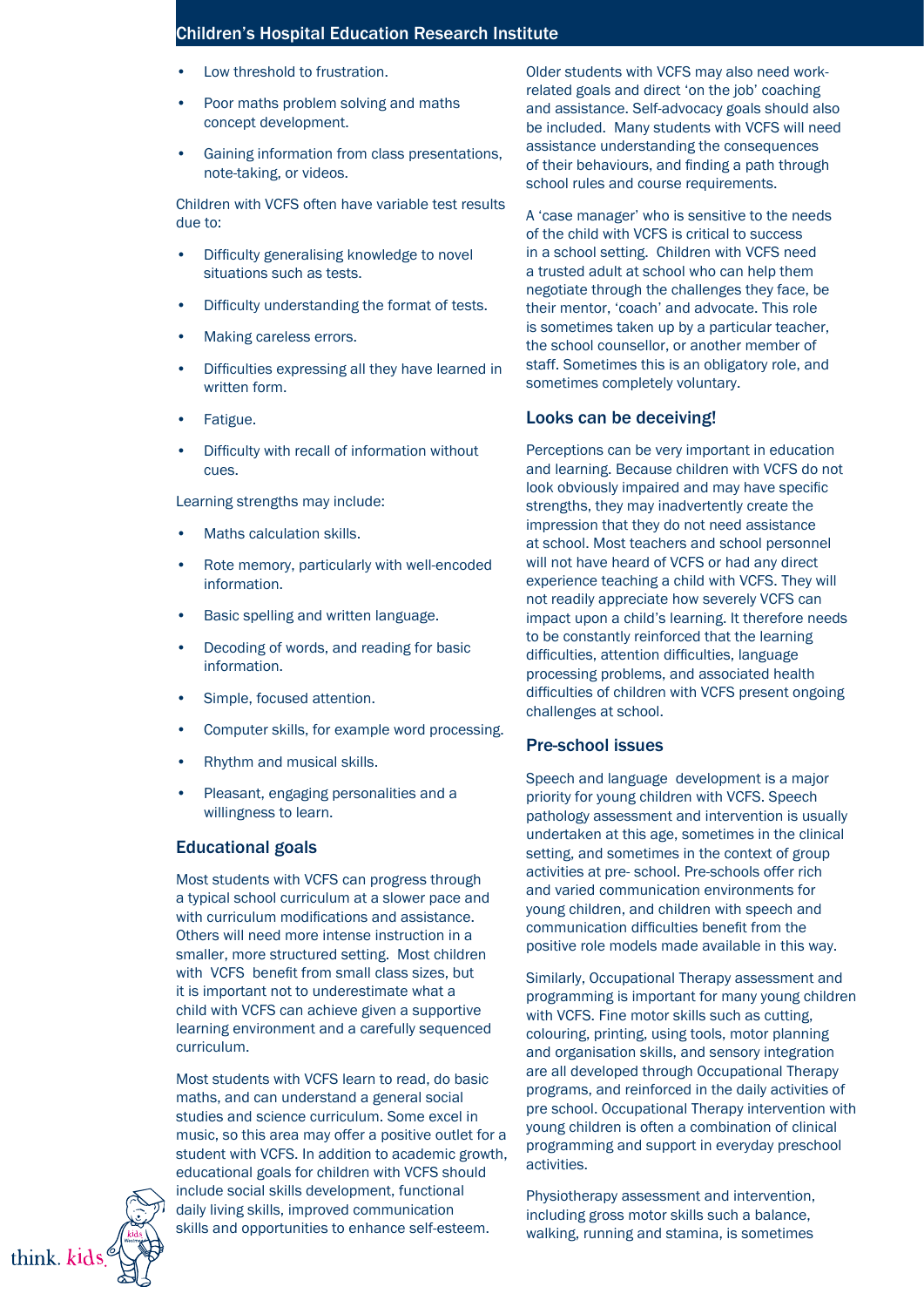important for young children with VCFS. Success in these areas of physical functioning is vital for young children as involvement in many daily preschool activity depends upon adequate physical mobility skills.

Social skills development is a major part of pre school programs. Skills include separation from parents, listening in a group and following directions, sharing and communicating needs to others, and trying new skills. Children with VCFS often have deficits in these social skills areas, and the earlier intervention and skills development can be commenced the more likely it will be that they will be able to function adequately in these areas.

Cognitive skill development is a primary aim of pre school education. The development of problem-solving skills, learning strategies and concept formation skills underpins successful learning later in life. Children with VCFS often have difficulty in the formation of global concepts. They tend to learn specific skills by rote and have difficulty making generalisations. Early intervention and experience in the development of broader conceptual learning is therefore vital for young children with VCFS.

#### Primary school (ages 5-12)

One-to-one or small group instruction, or assistance within a regular classroom, is important as memory and attention deficits make large group instruction ineffective without support. Students with VCFS benefit from direct instruction in skills rather than a 'discovery' approach to learning. This is especially true in maths.

 Students with VCFS can benefit from information being presented visually as well as verbally. It is important to consider however that children with VCFS do not process COMPLEX visual material as effectively as simple visual material. This may mean that visual timetables, schedules and teaching aids ned to be clear, simple, and logical in format.

Students with VCFS can benefit from specific instruction on memory techniques, test taking skills, and cues to sustain attention. Drill and practice activities can be used to help encode information into memory. Teaching techniques which emphasise 'repeat, review, repeat, review' strategies are recommended.

For students with VCFS who have listening and attention difficulties, it can be useful to break study sessions, assignments and lessons into small segments. Handouts can be provided to student with VCFS so parents can reinforce skills learned at school. Children with VCFS are known to have relatively good computer skills and can learn effectively through this medium. Keyboard skills should therefore be taught and access provided to computers. Books and taped learning materials can be used for students with VCFS who have reading difficulties. Some students benefit from a dedicated FM system which allows ongoing access to audio presentations.

Creative projects can be used to motivate students with VCFS, and as a break during long, more formal, tasks and assignments. Music has long been known to be a good way to impart information and instructions, and can be very effective with children with VCFS who are known to have good response to music and rhythm.

Children with VCFS need opportunities to take tests with special education teachers or other assistants, with additional time allocated for exam completion. This is important practice for children with VCFS who may well be eligible for Special Provisions in external examinations such as the School Certificate and Higher School Certificate later in life.

Children with VCFS can be socially immature and disorganised. It is important to develop responsibility by helping assignment completion, organisational skills, and specific roles within the school environment. Children with VCFS often have social skills deficits. They often learn social skills best through direct instruction, and techniques such as social groups, social stories, and buddy systems. They may need help developing appropriate friendship skills, often through an organised activity that can be monitored by an adult. Some examples would include clubs and societies such as scouts, and sporting teams.

#### Secondary school

During secondary education, as the academic and social demands of school increase, students with VCFS may need more support to succeed. It is important to continue to adapt the curriculum and learning environment to accommodate his or her specific needs. Without adequate assistance, students with VCFS may develop more serious behavioural difficulties. Some may lose their selfconfidence and will not take risks in front of their peers. Faced with frequent learning difficulties and failures, students with VCFS may grow to dislike school.

Schools need to be realistic in their expectations for children with VCFS, and be patient and encouraging towards them. Teachers must be understanding and flexible during this stage. Subject choice and guidance at this stage is also very important. Opportunities for a supervised work experience program should be included in the curriculum.

Memory, organisational and attention deficits, and the medical challenges of VCFS, can be major obstacles for a young adolescent with VCFS. Penalising or criticising students for